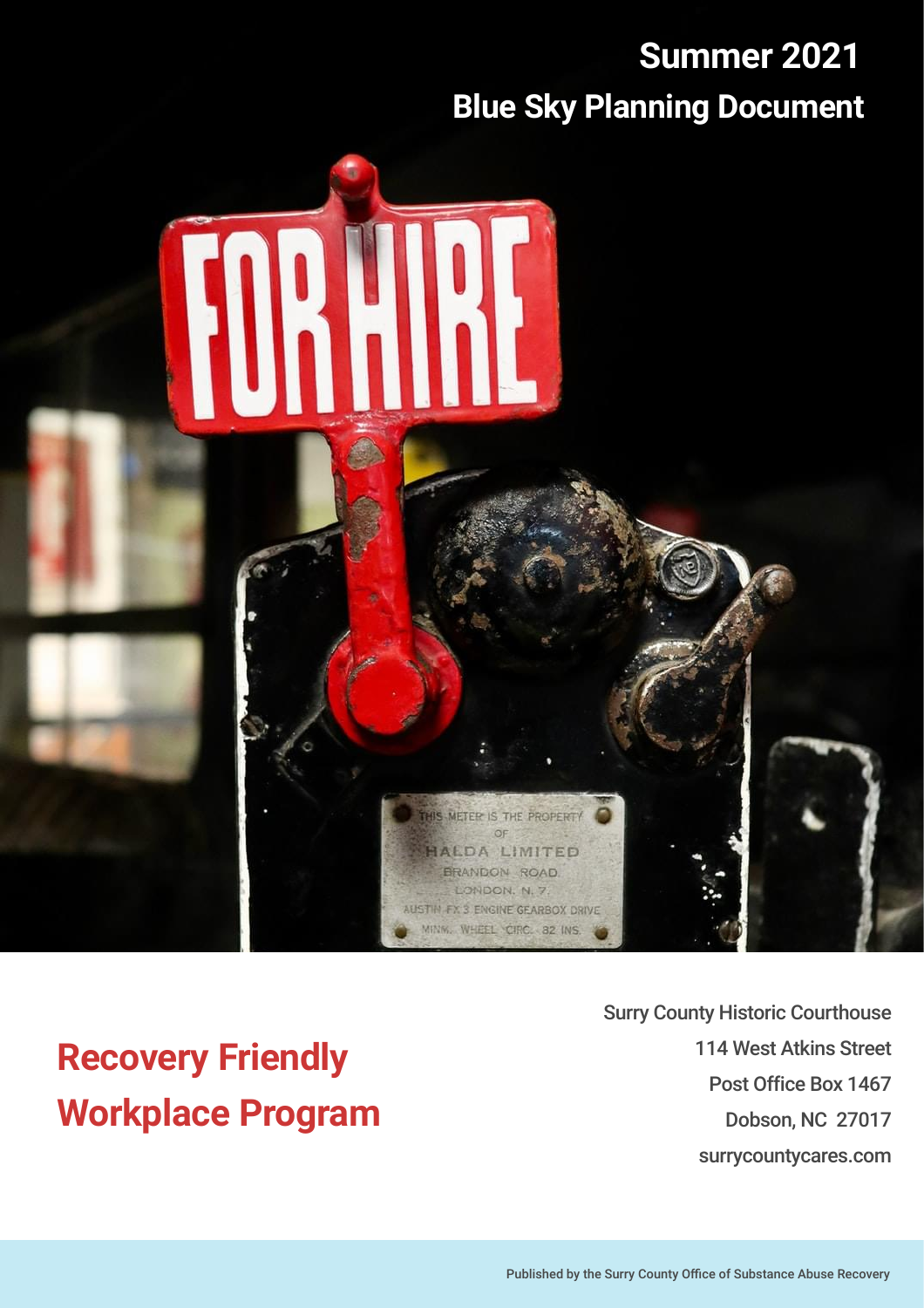# **Surry County Recovery Friendly Workplace Program**

*Surry County Office of Substance Abuse Recovery (SCOSAR) is dedicated to building a continuum of care that eliminates impediments for residents who seek treatment and recovery from substance use disorder.*



*This document presents a framework to develop a Recovery Friendly Workplace Program at your company or organization. The Surry County Office of Substance Abuse Recovery is building a Recovery Oriented System of Care (ROSC). This system includes the development of employment networks and support mechanisms that will help our community improve outcomes and enhance our community and economic development.*

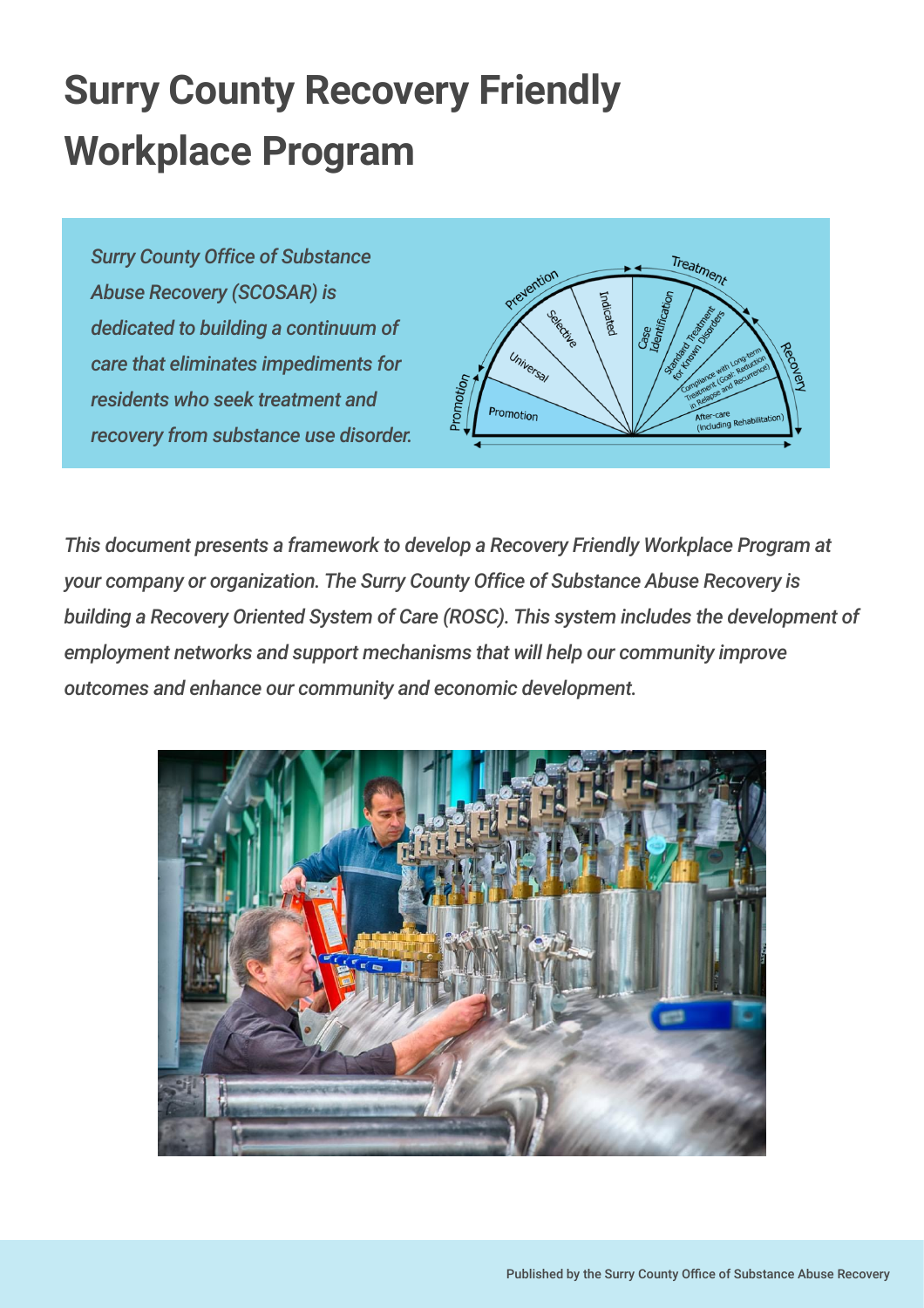### **Welcome**

The Surry County Office of Substance Abuse Recovery appreciates your interest in learning more about the disease of addiction and how the businesses can support community efforts to recover from the effects of the substance use epidemic and be healthier.

We know that supporting employees is good for business. The unemployment rate for Surry County was 4.1% as of May 2021. The regional unemployment rate was lower than the national rate of 5.5%. One year earlier, in May 2020, the unemployment rate in Surry County was 12.6%.

The population in Surry County, North Carolina was 71,971 per American Community Survey data for 2015-2019. The Current Labor Force Participation Rates and Size (of the civilian population 16 years and over) is 55.8% (32,601) as compared to the North Carolina rate of 62.0%. In addition, the Prime-Age Labor Force Participation Rate and Size (civilian population 25-64) equals 76.1% (20,053) as opposed to the North Carolina rate of 81.7%. Data tells us that many potential employees exist who are working hard to find recovery from substance use and other behavioral health issues.

One in every 12 workers in the United States manages an untreated Substance Use Disorder (SUD) and 75% of all people who use substances are currently employed. Such statistics indicate that employers are already absorbing the additional cost of employees who need better recovery supports. There is tremendous opportunity to reduce cost and to improve the overall health of the community. On average, an employee in sustained recovery saves their employer an average of \$8,500 in associated cost including reduced rates of turnover, absenteeism and improved job performance.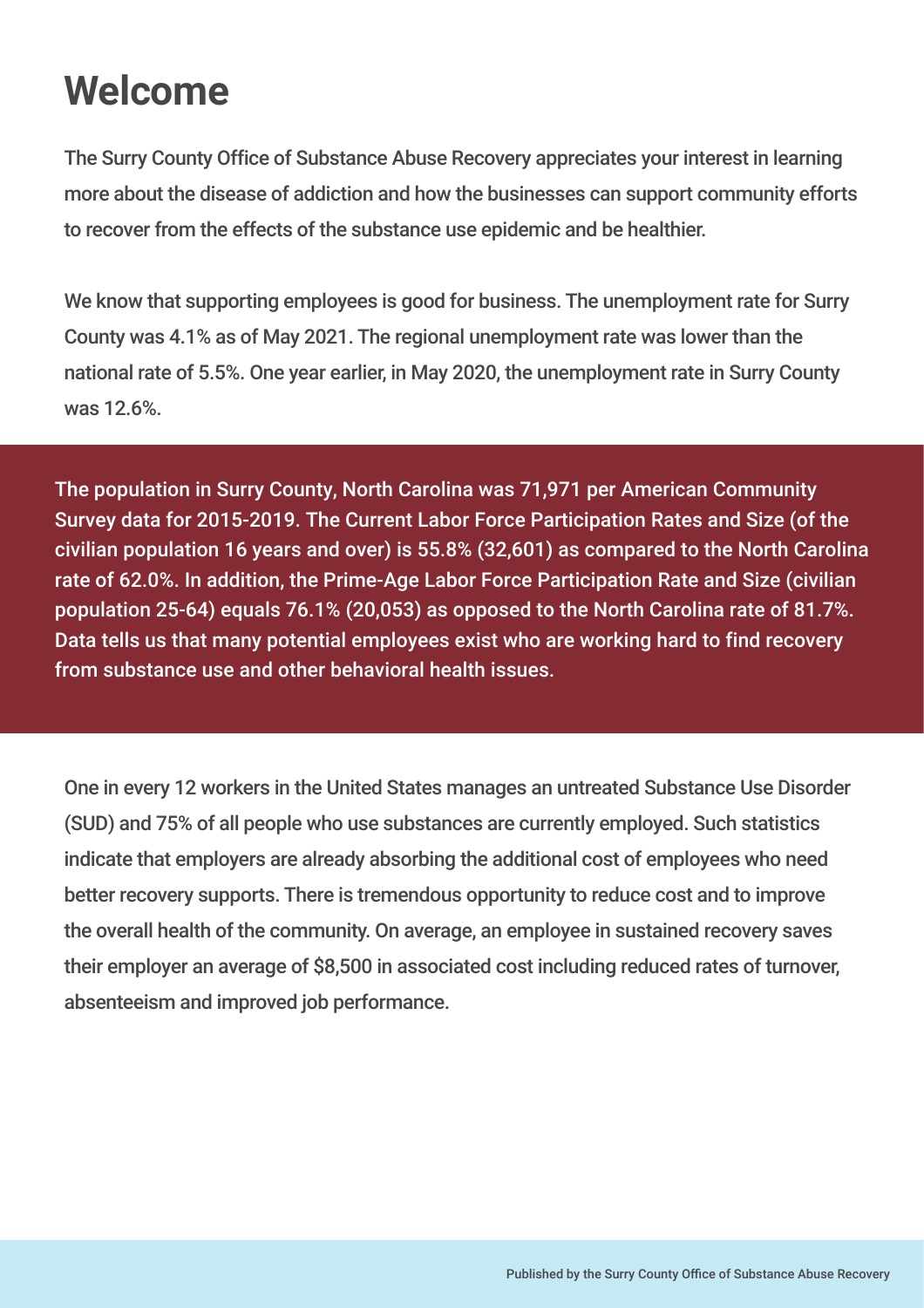### **Our Ask**



We need employers to help us achieve this goal. Is your company or organization willing to:

- Consider providing employment opportunities to individuals in recovery and working on a path to wellness that may reduce the number of position vacancies?
- Better support existing employees that may need services to increase successful recovery and refer those in need to community organizations to better support their recovery path?

The benefits of implementing a Recovery Friendly Workplace (RFW) are numerous:

- Increased productivity
- Reduced absenteeism
- Greater employee job satisfaction
- Improved retention and reduced turnover
- Development of partnerships with community organizations
- Enhanced public exposure of the respective company/organization and contribution to the overall wellness of the community

Addiction and Recovery are complex social issues that impact every facet of our community. Employers should not have to resolve these problems in their workforce alone. The Surry County Office of Substance Abuse Recovery is committed to assisting companies and organizations if they desire to develop a Recovery Friendly Workplace.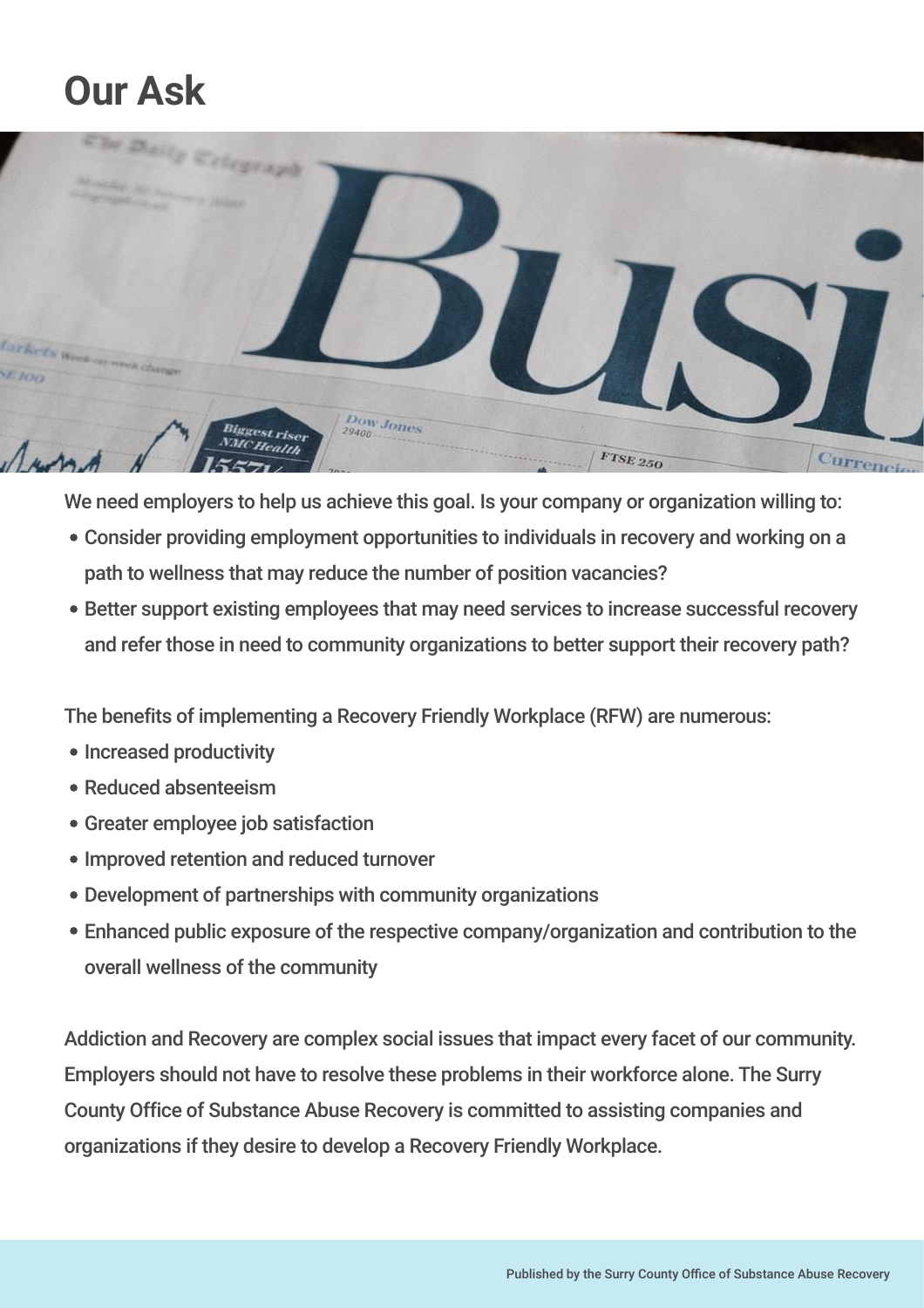### **What is the Definition of Addiction?**

The American Society of Addiction Medicine (ASAM) defines addiction as:

"*…a treatable, chronic medical disease involving complex interactions among brain circuits, genetics, the environment, and an individual's life experiences. People with addiction use substances or engage in behaviors that become compulsive and often continue despite harmful consequences. Prevention efforts and treatment approaches for addiction are generally as successful as those for other chronic diseases.*"

Addiction impacts the physical body, impacts the soul, and crushes the spirit of the person. Shame and guilt are the normal partners of addiction. Employees suffering from addiction are frequently thought to lack will power, self-discipline, and good judgement. But addiction science has determined that genetics, environment, and adverse childhood experiences have significant influence on addictive behavior. Recovery from substance use is complex. There is no easy solution to achieve recovery. The approach must be holistic. Recovery from addiction is possible. Treatment works. Success can be achieved.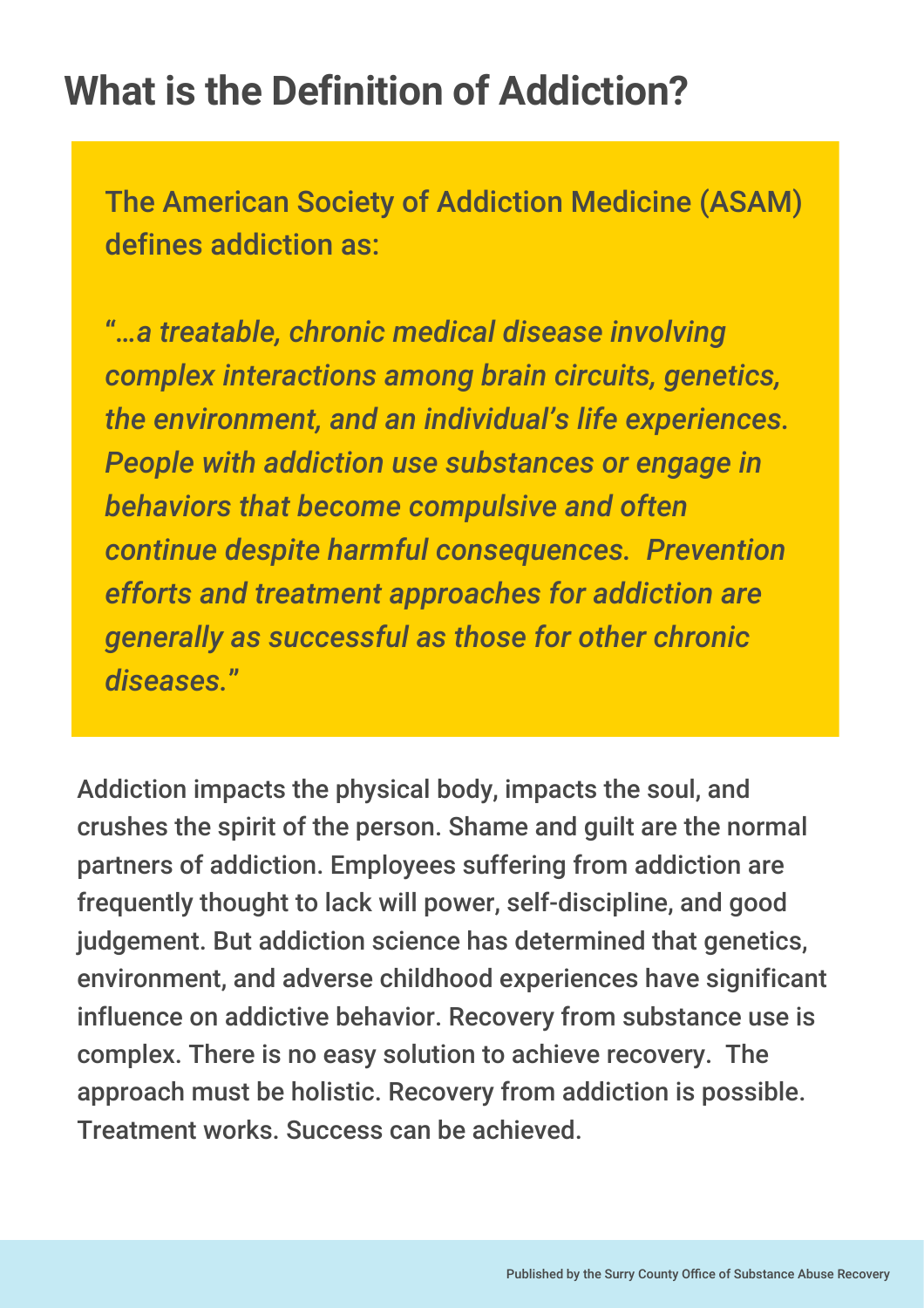# **Recovery Oriented System of Care (ROSC)**

A ROSC is a coordinated network of community-based support that is an essential element of the Recovery Friendly Workplace. A ROSC is personcentered and builds on the strengths and resiliencies of individuals, families, and communities to achieve abstinence and improved health, wellness, and quality of life for those with or at risk of alcohol and drug problems. Building a Recovery Friendly Workplace Program in Surry County is part of the Recovery Oriented System of Care Model that the Surry County Office of Substance Abuse Recovery is attempting to build.



The ROSC model focuses on:

- Development of support services unique to the person's needs
- Creating multiple pathways of success, because there is no one size fits all solution to addiction and recovery
- Creating a holistic support network to serve the needs of the individual and the family
- Providing community support and peer support to leverage the talents of our community and lived experiences of individuals
- Building relationships through one-on-one connections
- Encouraging a culture of recovery and creating a community norm that recovery is possible
- Supporting efforts to reduce the impact of past trauma and acknowledging the impact of past traumatic events on the present and future
- Leveraging community strengths and shared responsibility
- Fostering an atmosphere of mutual respect to avoid stigma and blaming
- Providing support through successful journeys of recovery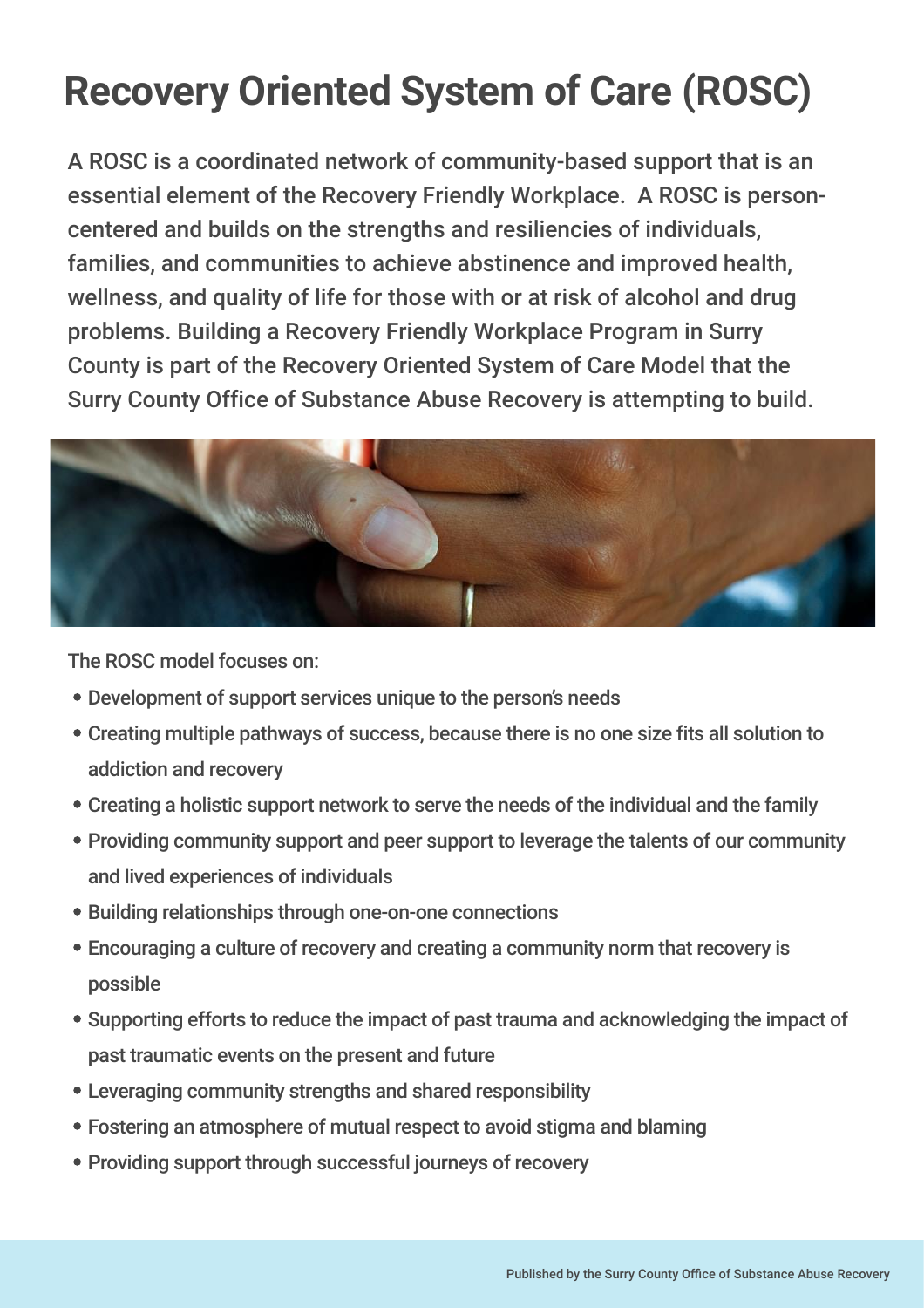### **What Does the Term "Recovery" Mean?**

The National Institute of Drug Abuse defines Recovery as a process of change through which individuals improve their health and wellness, live a self-directed life, and strive to reach their full potential.

Effective recovery includes:

- -1 • Health: overcoming or managing one's disease(s) as well as living in a physically and emotionally healthy way;
- T, Home: a stable and safe place to live;
- ÷, Purpose: meaningful daily activities, such as a job, school, volunteerism, family caretaking, or creative endeavors, and the independence, income and resources to participate in society;
- Community: relationships and social networks that provide support, friendship, love and hope.

One in fourteen Americans are in recovery from addiction. Employment can be a major part of a successful recovery journey. Employers can have an enormous impact on the health of an employee in recovery. Common impact points include the opportunity to provide recovery specific education to employees and families and implement policies that support recovery.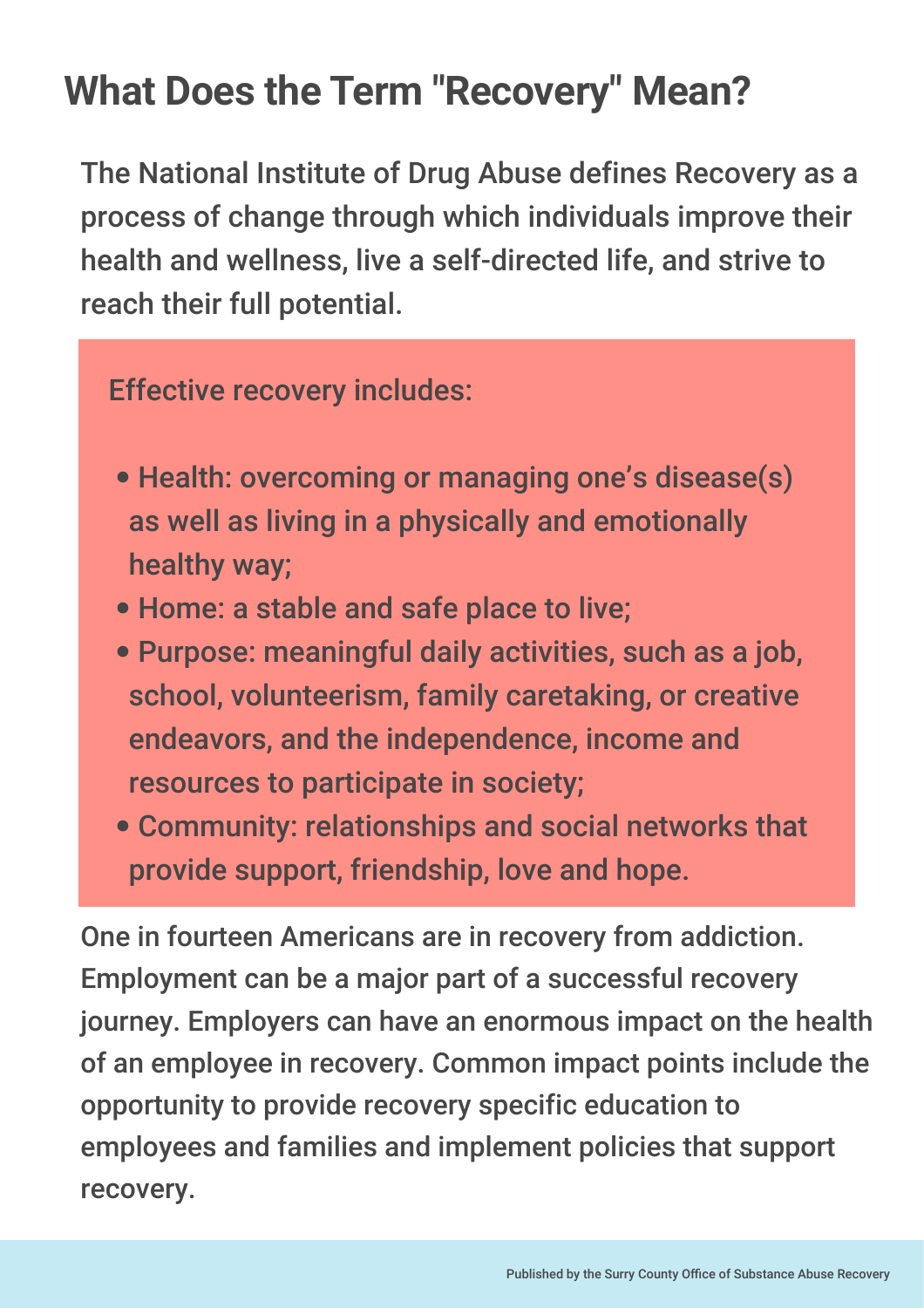### **Benefits of Participation**

#### Guidance & Support

Receive guidance and support from a Recovery Friendly Workplace Advisor through the Surry County Office of Substance Abuse Recovery. The Advisor will help your company or organization implement recovery friendly practices within your workplace, including customized staff training and resources to better support your employees. If you are interested in expanding recruitment efforts within the recovery population, we will assist with connections and provide additional resources for both you and the prospective employee.

#### Connect to Resources

Connect to local recovery support, educational services, and wellness resources.

#### Retain Employees

Retain a healthier, more motivated, and more productive workforce through the delivery of evidenced based health and safety practices.

Earn the Designation of a "Recovery Friendly Workplace" Receive designation as a "Recovery Friendly Workplace" from the Economic Development Partnership and the Surry County Office of Substance Abuse Recovery. By earning this designation, you send a strong message to your employees, customers, and community about the positive culture of your workplace.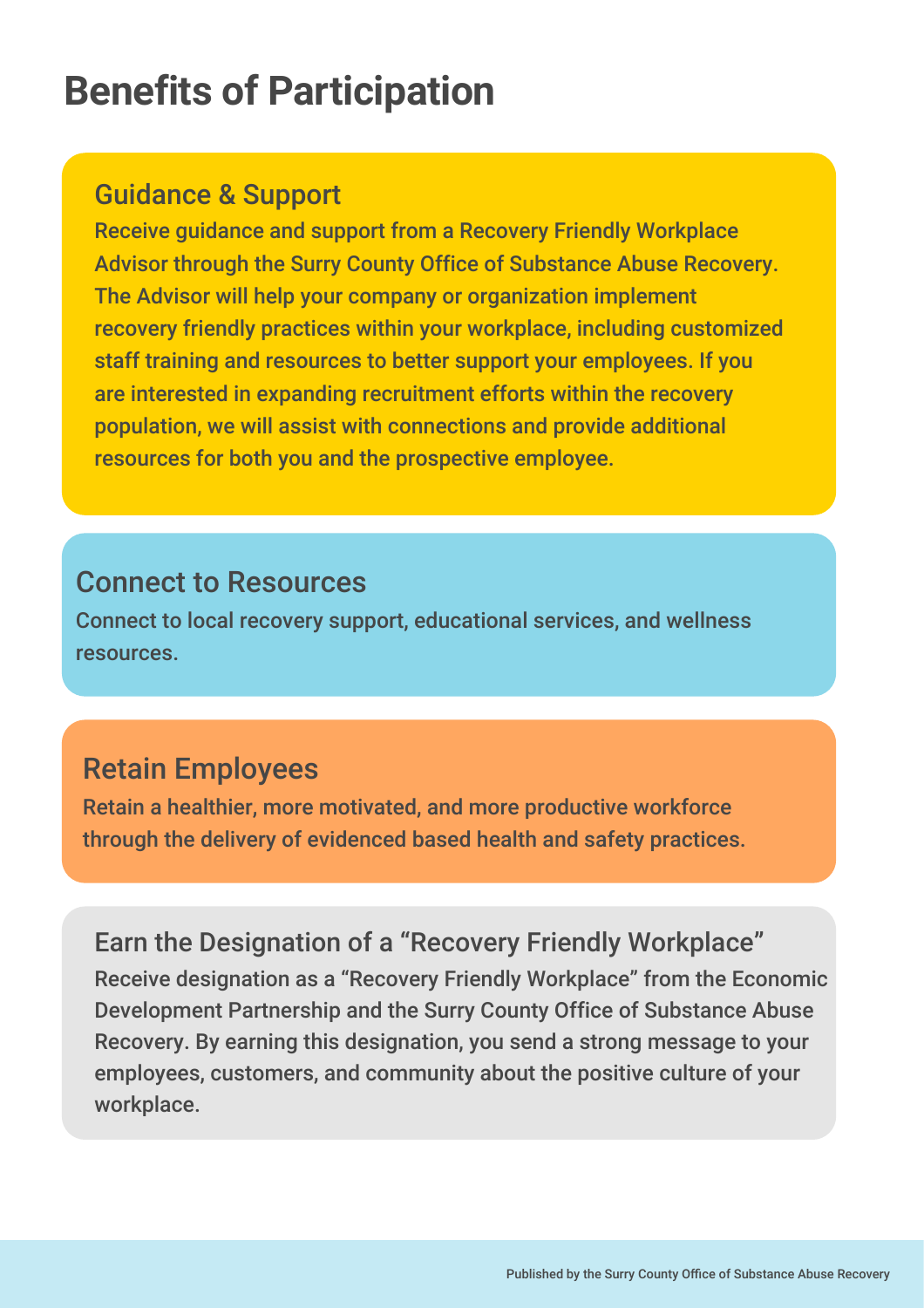# **Frequently Asked Questions (FAQ)**

What is a Recovery Friendly Workplace?

A Recovery Friendly Workplace (RFW) supports the health, wellness, and safety of its employees by providing education about SUD, prevention, addiction, and creating opportunities that support the journey of recovery. The Recovery Friendly Workplace works to reduce the stigma often associated with SUD and recovery.

#### What is the Cost of Participation?

The RFW program and the services of the Recovery Friendly Workplace Advisor are of no cost to a business. This also includes specialized services for successful implementation, connection with local organizations and businesses, referrals for employment, and employee support where appropriate.

#### What is a Recovery Friendly Workplace Advisor?

The Recovery Friendly Workplace Advisor is a community advocate who works as an intermediary between the Recovery Community and the Business Community. As a staff member of the Surry County Office of Substance Abuse Recovery working directly with individuals in recovery, the RFW Advisor will be available to answer questions, support you in implementing and customizing your RFW toolkit, and education.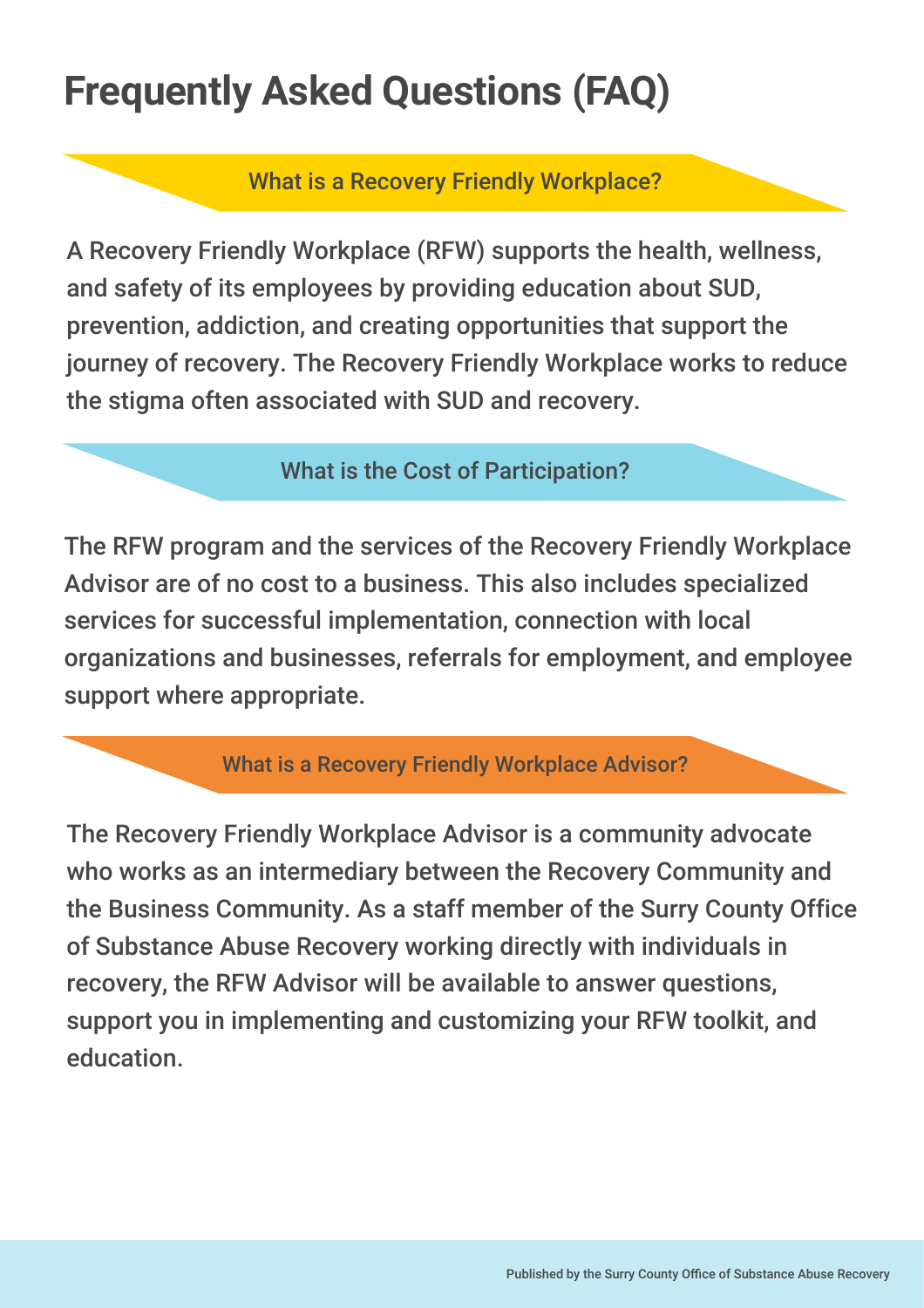# **Frequently Asked Questions (FAQ)**

What are the Benefits of Emploving Individuals in Recovery?

The benefits of employing County residents in recovery are numerous. The benefits to your business of retaining employees in Recovery are improved productivity, decreased absenteeism, and increased job retention. Providing opportunities for continued employment and access to support to your employees during their recovery journey dramatically increases the odds of their success.

What Resources are Available to Your Business?

Companies and organizations of all sizes and readiness levels can benefit from participation in the RFW program. Resources will include customized training, RFW materials, and support. RFW Program Staff will also ensure that workplaces are well connected to community prevention and recovery services to best support their employees.

> What Training is Available and How Much Time Will it Take to Complete?

Training options are tailored to meet your needs. Staff from the Surry County Office of Substance Abuse Recovery facilitates training in person or virtually, based on the needs and preferences of each worksite.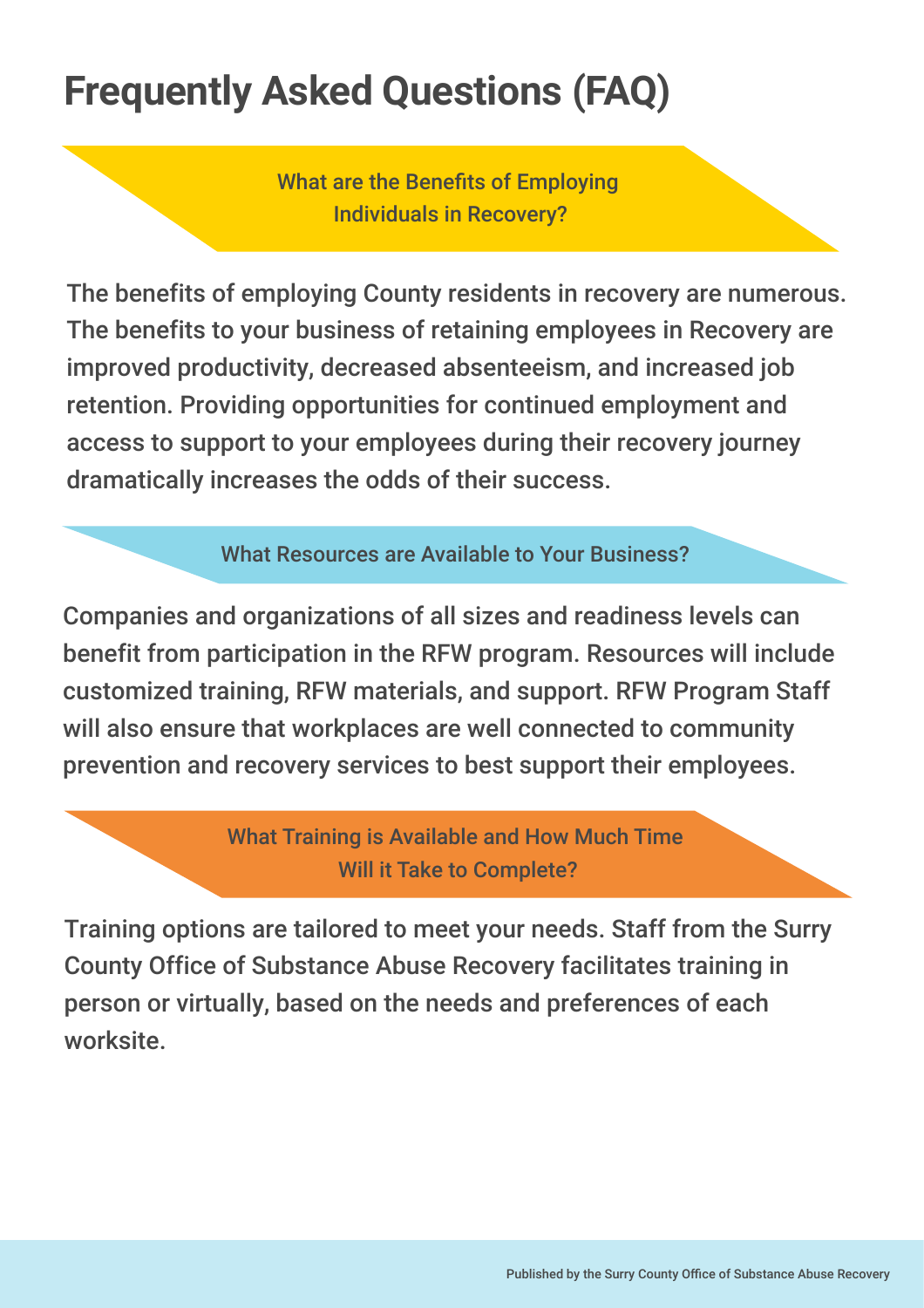# **Frequently Asked Questions (FAQ)**

Will I have to Change Policies or Commit to Hiring or Retaining Employees in Recovery?

Developing a RFW will not require your business to alter specific policies. We hope your company uses the information presented and the subject matter expertise of our RFW Advisor to supplement your current recruitment and wellness efforts. The Surry County Office of Substance Abuse Recovery RFW effort is designed to honor recovery, combat stigma, and provide resources to employers, their prospective and current employees, and family members.

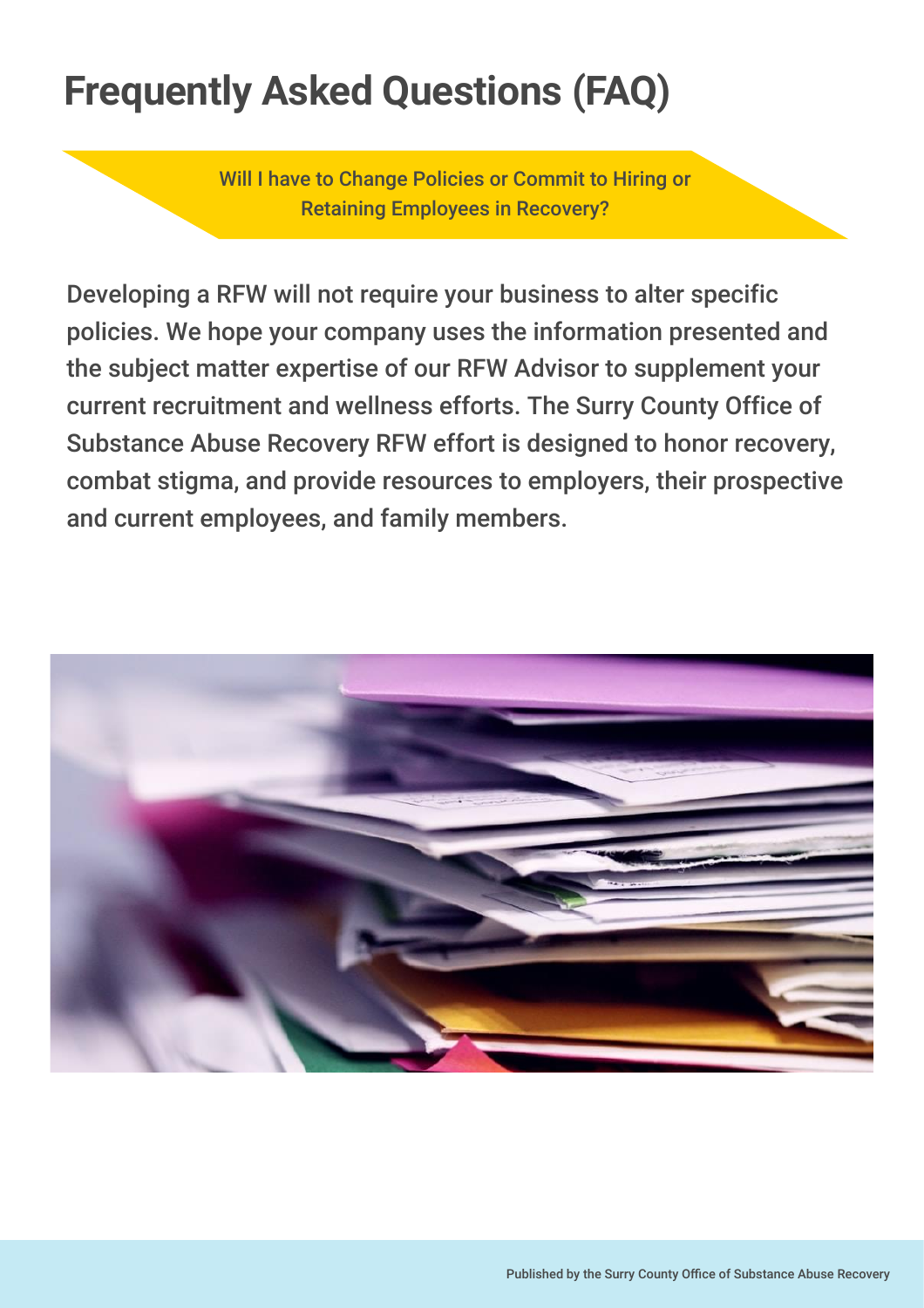# **My Company or Organization Wants to Participate. What is Next?**



The RFW Advisor from the Surry County Office of Substance Abuse Recovery will be with you from the very beginning of the project.

While every workplace situation and need is different, a typical business engagement model includes multiple milestones:

Milestone #1 - Letter of Intent

Submit a letter of interest to the Surry County Office of Substance Abuse Recovery

indicating a willingness to learn more about the Recovery Friendly Workplace model.

Milestone #2 - Orientation

Work with the RFW Advisor to assess business needs and receive a program orientation.

Milestone #3 - Implementation

Based on the respective needs and interests of the business or organization program, the RFW Program Advisor will provide support and training to the employer, as well as connections and access to other potential employees in recovery.

Milestone # 4- Sustain

RFW Advisors will be available throughout the process providing education, support, and referral networks to ensure successful implementation of the Recovery Friendly Workplace.